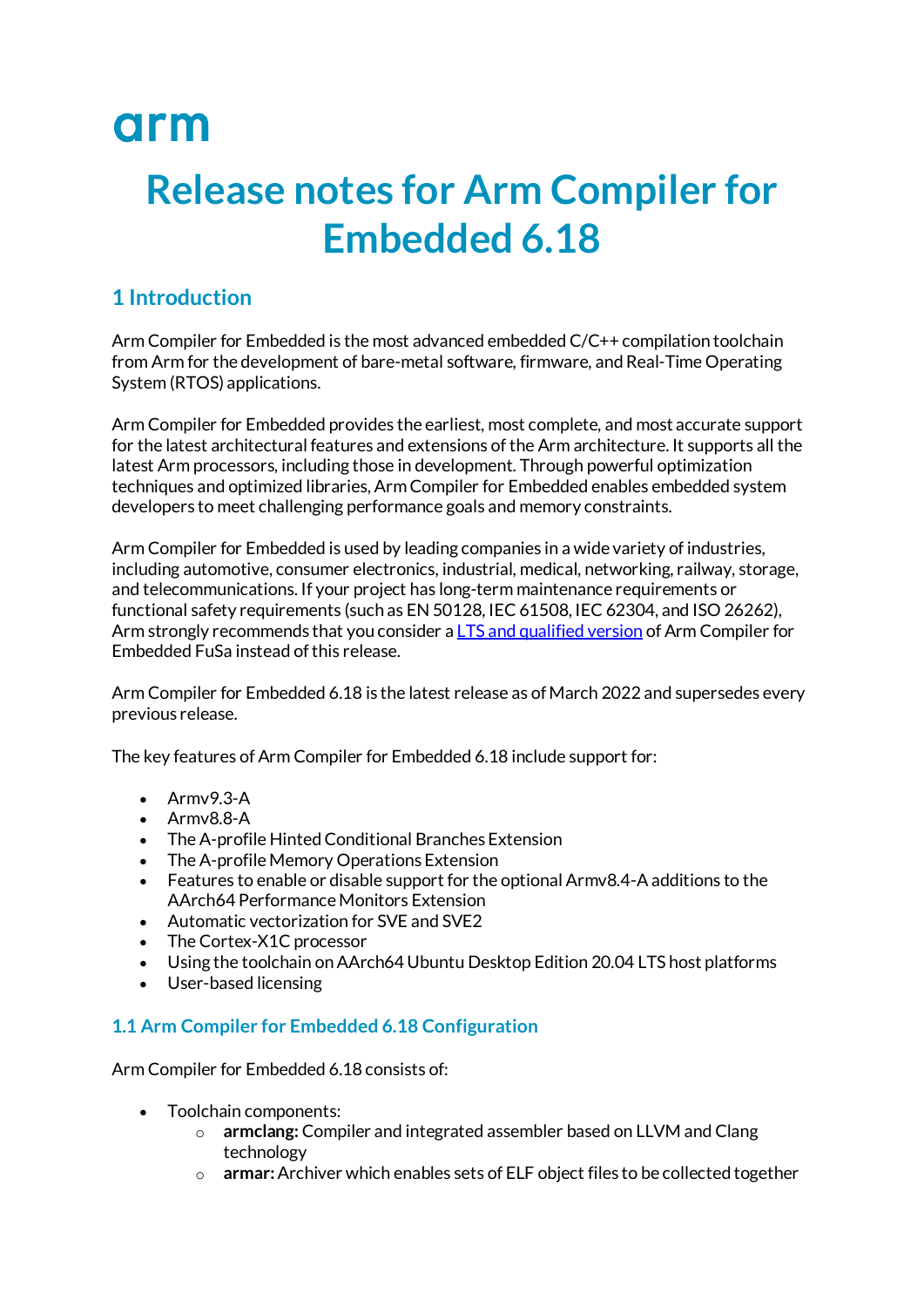- o **armlink:** Linker that combines objects and libraries to produce an executable
- o **fromelf:** Image conversion utility and dissembler
- o **armasm:** Legacy assembler for armasm-syntax assembly code for older Arm architectures only. Use the armclang integrated assembler for all new assembly files.
- o **Arm C Libraries:**Runtime support libraries for embedded systems
- o **Arm C++ Libraries:** Libraries based on the LLVM libc++ project
- User documentation:
	- o **User Guide:** Provides examples and guides to help you use the toolchain
	- o **Reference Guide:** Provides information to help you configure the toolchain
	- o **Arm C and C++ Libraries and Floating-Point Support User Guide:** Provides information about the Arm libraries and floating-point support
	- o **Errors and Warnings Reference Guide:** Provides a list of the errors and warnings that tools in Arm Compiler for Embedded can report
	- o **Migration and Compatibility Guide:** Provides information to help you migrate from Arm Compiler 5 to Arm Compiler for Embedded
- Release notes

The toolchain can be used:

- With an Arm Development Studio toolkit
- With a Keil MDK toolkit
- As a standalone installation

Contact your sales representative or visit <https://developer.arm.com/buy-arm-products> to enquire about any of these products. Visit <https://developer.arm.com/support/licensing> to manage your licenses or access troubleshooting resources.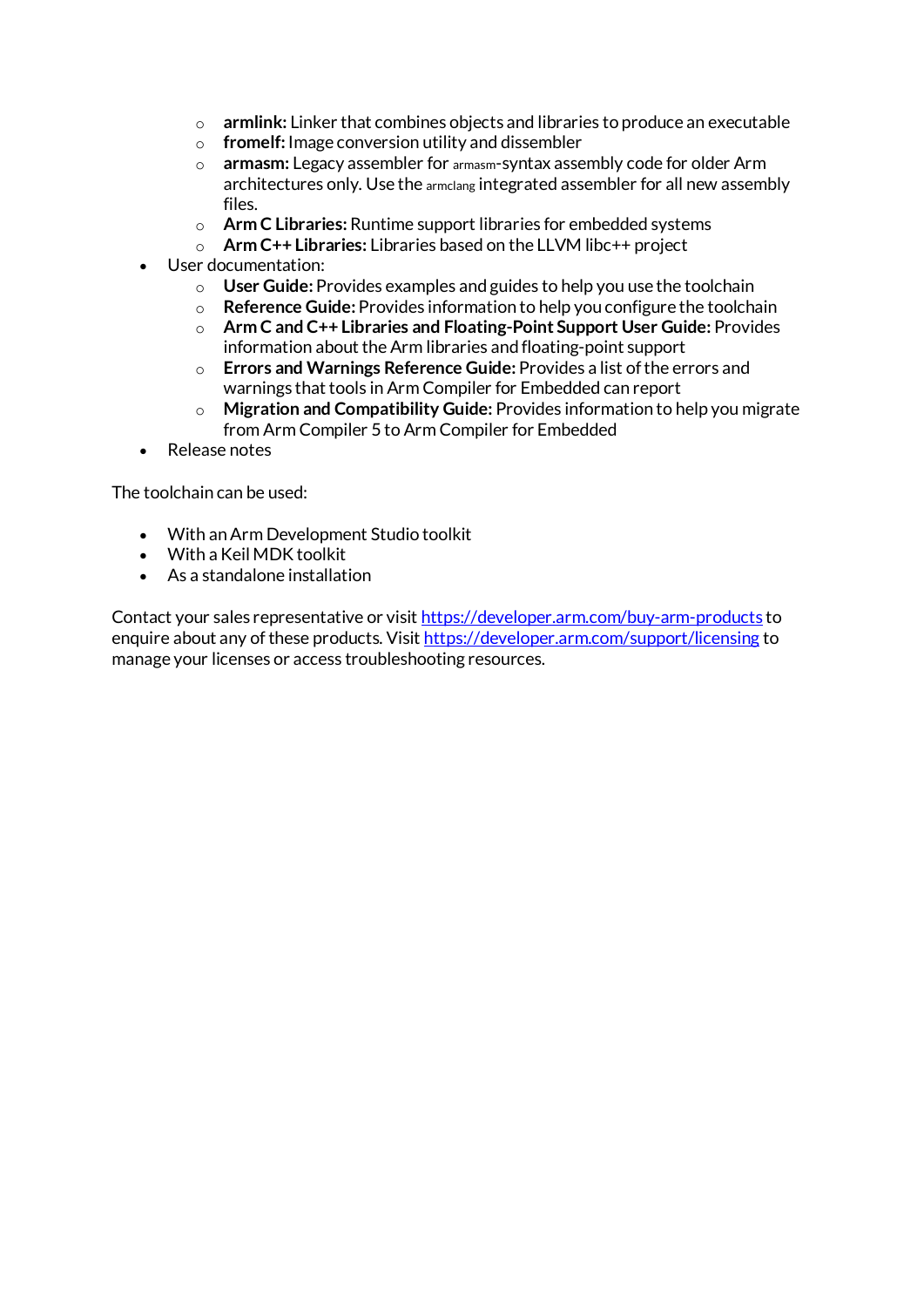# **1.2 What's Supported in Arm Compiler for Embedded 6.18?**

Subject to your license terms, Arm Compiler for Embedded 6.18 can be used to build for the following Arm Architectures and Processors:

| <b>Cortex</b>           |                                    |                        |                 |                 |
|-------------------------|------------------------------------|------------------------|-----------------|-----------------|
| <b>Architecture</b>     | <b>Standard</b>                    | Automotive<br>Enhanced | <b>Neoverse</b> | Other           |
|                         | X <sub>2</sub>                     |                        |                 |                 |
| Armv9-A up to Armv9.3-A |                                    |                        |                 |                 |
|                         | A710, A510                         |                        |                 |                 |
|                         | X1C, X1                            |                        |                 |                 |
|                         |                                    |                        |                 |                 |
|                         | A78C, A78, A77, A76, A75, A73, A72 |                        | V <sub>1</sub>  |                 |
|                         |                                    | A78AE, A76AE           |                 |                 |
| Armv8-A up to Armv8.8-A | A65                                |                        | N2, N1          |                 |
|                         |                                    | A65AE                  |                 |                 |
|                         | A57, A55, A53                      |                        | E1              |                 |
|                         |                                    |                        |                 |                 |
|                         | A35, A34, A32                      |                        |                 |                 |
|                         | A17, A15, A12                      |                        |                 |                 |
| Army7-A                 |                                    |                        |                 |                 |
|                         | A9, A8, A7, A5                     |                        |                 |                 |
| Armv8-R AArch64 [BETA]  | R82 [BETA]                         |                        |                 |                 |
| Armv8-R                 | R52+, R52                          |                        |                 |                 |
| Armv7-R                 | R8, R7, R5, R4F, R4                |                        |                 |                 |
|                         | M55                                |                        |                 |                 |
|                         |                                    |                        |                 |                 |
| Arvm8-Mup to Armv8.1-M  | M35P, M33                          |                        |                 | STAR-MC1        |
|                         |                                    |                        |                 |                 |
|                         | M23                                |                        |                 |                 |
| Armv7-M                 | M7, M4, M3                         |                        |                 | SecurCore SC300 |
| Armv6-M                 | M1, M0, M0+                        |                        |                 | SecurCore SC000 |

For more information about the level of support for the Architectures and Processors, refer to the relevant IDE documentation:

- Arm Development Studio: [https://developer.arm.com/tools-and](https://developer.arm.com/tools-and-software/embedded/arm-development-studio)[software/embedded/arm-development-studio](https://developer.arm.com/tools-and-software/embedded/arm-development-studio)
- Keil MDK: <https://developer.arm.com/tools-and-software/embedded/keil-mdk>

For more information about [COMMUNITY], [ALPHA], and [BETA] features, refer to the *Support level definitions* section of the*User Guide*.

Support for certain Architectures and Processors is available only as part of Arm Development Studio Platinum Edition. Arm Development Studio Platinum Edition is reserved for Arm partners developing the latest IP before it becomes available in devices. It includes all the features of Arm Development Studio Gold Edition, and additionally has support for the latest announced IP from Arm. Please [contact Arm](https://developer.arm.com/buy-arm-products) for more information.

# **2 Installation and integration into IDEs**

Arm Compiler for Embedded 6.18 is supported on the following host architectures and host operating systems: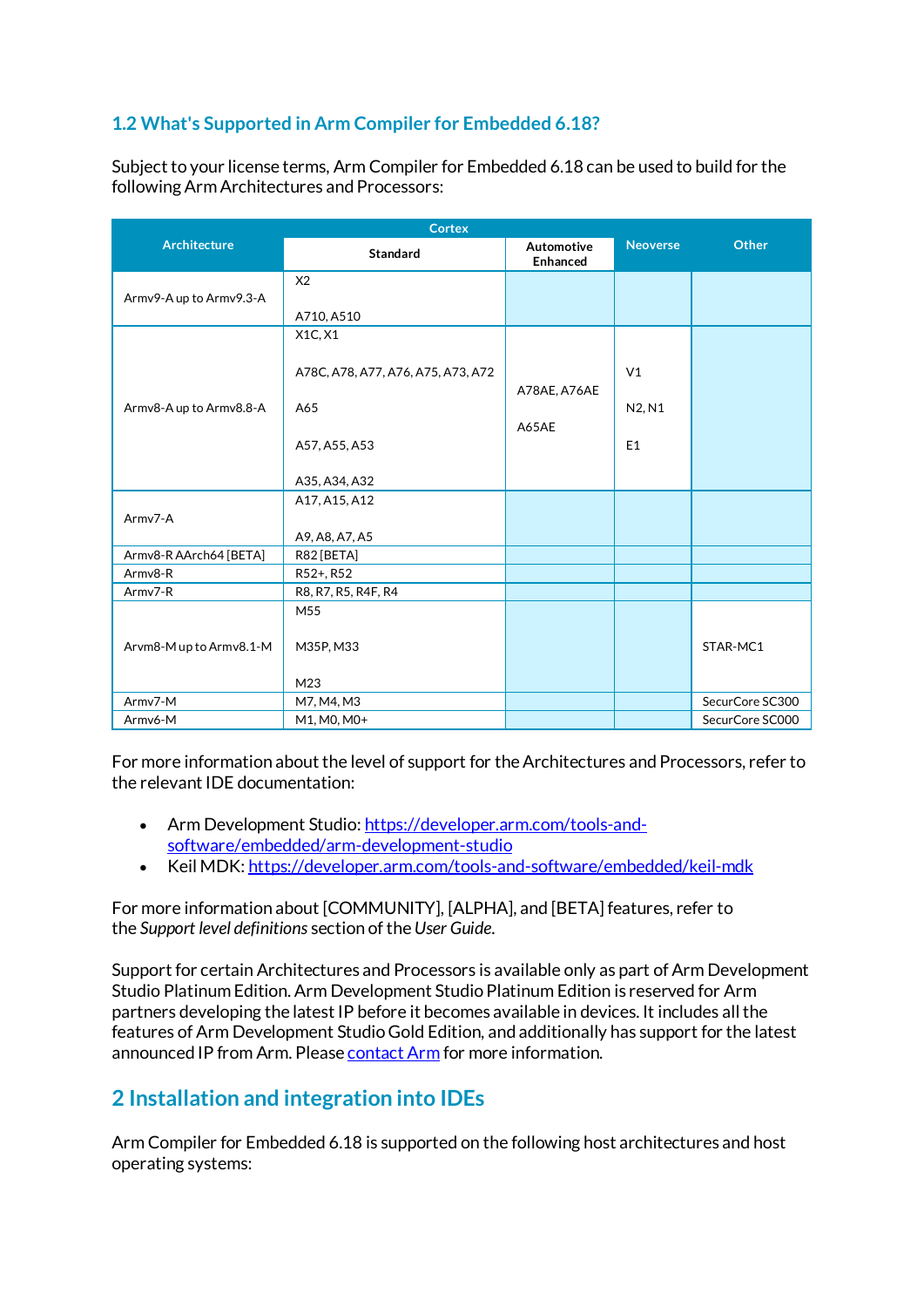| <b>Host architectu</b><br>re | Host operating system                      | Toolchain download packa<br>ge         | <b>Supported use cases</b>                 |
|------------------------------|--------------------------------------------|----------------------------------------|--------------------------------------------|
|                              | Red Hat Enterprise Linux 7                 |                                        |                                            |
|                              | Red Hat Enterprise Linux 8                 |                                        | Standalone installation                    |
|                              | Ubuntu Desktop Edition 18.04<br><b>LTS</b> | x86_64 Linux                           | Integrated into Arm Development St<br>udio |
|                              | Ubuntu Desktop Edition 20.04<br><b>LTS</b> |                                        |                                            |
| x86_64                       | Windows Server 2012                        |                                        | Standalone installation                    |
|                              | Windows Server 2016                        | x86_64 Windows                         | Integrated into Arm Development St<br>udio |
|                              | Windows Server 2019                        |                                        |                                            |
|                              | Windows 8.1                                | x86_64 Windows for Keil M<br><b>DK</b> | Integrated into Keil MDK                   |
|                              | Windows 10                                 |                                        |                                            |
| AArch64                      | Ubuntu Desktop Edition 20.04<br><b>LTS</b> | AArch64 Linux                          | Standalone installation                    |

Note:

- Arm Compiler for Embedded 6.18 is not expected to work on:
	- $\circ$  Host operating system platforms older than the ones listed above.<br>  $\circ$  Linux host operating system platforms with a version of glibc older
	- Linux host operating system platforms with a version of glibc older than 2.15.
- With a Keil MDK license, Arm Compiler for Embedded 6.18 is supported on Windows host platforms only.
- x86 32 host platforms are not supported.
- If you are using a FlexNet Publisher floating license, your license server must be running version 11.14.1.0 or later of both armlmd and lmgrd. Arm recommends that you always use the latest version of the license server software that is available from [https://developer.arm.com/products/software-development-tools/license](https://developer.arm.com/products/software-development-tools/license-management/downloads)[management/downloads](https://developer.arm.com/products/software-development-tools/license-management/downloads)

If you received Arm Compiler for Embedded 6.18 as part of a toolkit, for example Arm Development Studio, the toolkit installer takes care of the installation process. Please refer to the installation instructions for the toolkit in such cases.

For all other cases, you must select an appropriate installation location depending on how you intend to use Arm Compiler for Embedded 6.18:

- Integrated into Arm Development Studio Bronze / Silver / Gold Edition 2021.2 or later
- Integrated into Arm Development Studio Platinum Edition 2021.c or later
- Integrated into Keil MDK 5.36 or later
- As a standalone installation

Please refer to the relevant instructions from the following:

- Installation instructions: The *Installing Arm Compiler* section of the *User Guide*
- FlexNet Publisher license and toolkit configuration instructions: [https://developer.arm.com/tools-and-software/software-development](https://developer.arm.com/tools-and-software/software-development-tools/license-management/resources/product-and-toolkit-configuration)[tools/license-management/resources/product-and-toolkit-configuration](https://developer.arm.com/tools-and-software/software-development-tools/license-management/resources/product-and-toolkit-configuration)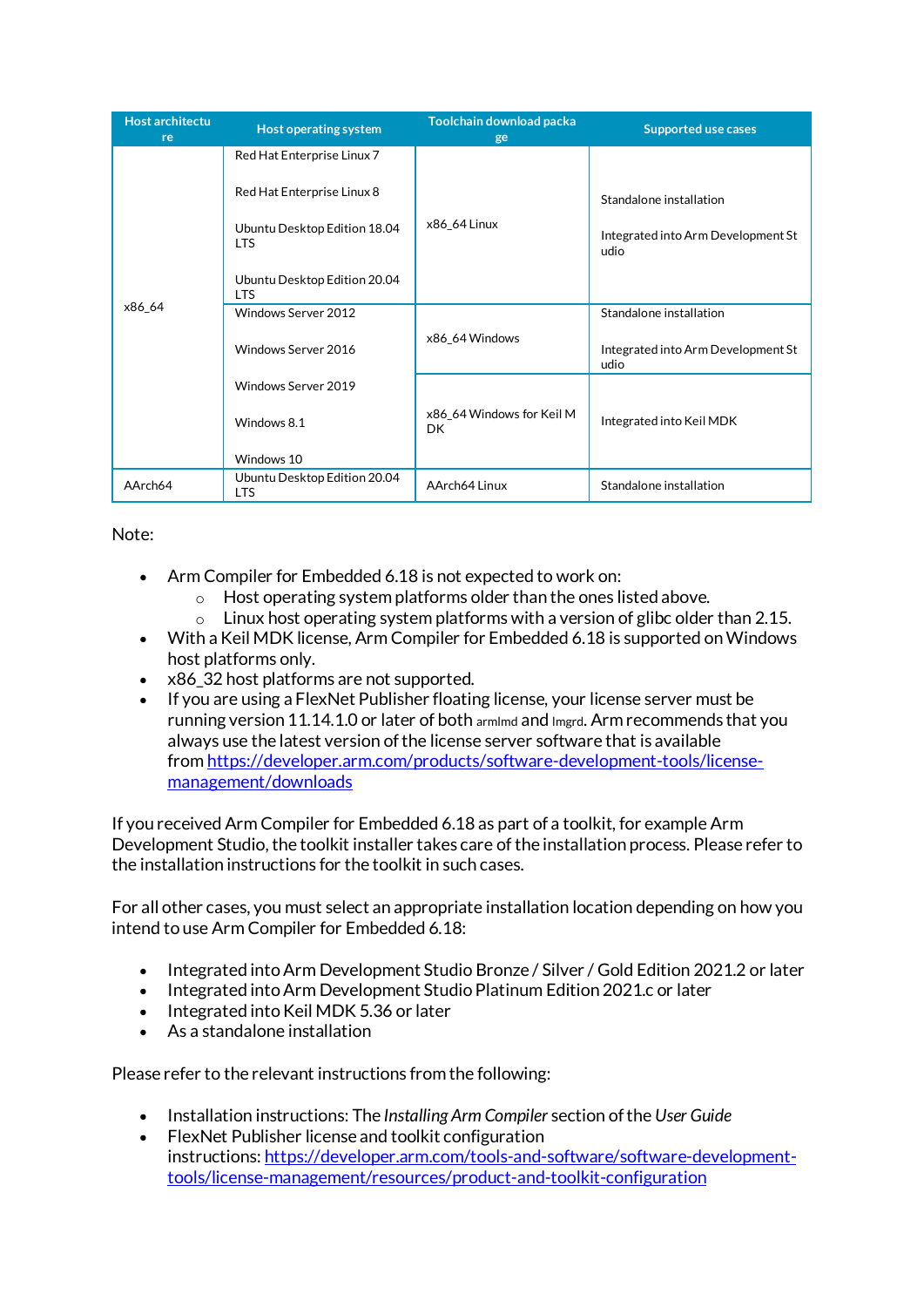- User-based licensing documentation: [https://lm.arm.com](https://lm.arm.com/)
- Instructions for integration into Arm Development Studio:
	- 0. Install the toolchain into any directory except an Arm Development Studio installation directory.
	- 1. Configure your project to use the toolchain by following the instructions in the *Register a compiler toolchain* section of the *Arm Developer Studio User Guide*.
- Instructions for integration into Keil MDK:
	- 0. Install the toolchain into the ARM subdirectory of the Keil MDK installation directory. For example, if your Keil MDK installation directory is in C:\Keil\_v5, the recommended installation path is C:\Keil\_v5\ARM\ARMCompiler6.18
	- 1. Configure your project to use the toolchain by following the instructions at [http://www.keil.com/support/man/docs/uv4/uv4\\_armcompilers.htm](http://www.keil.com/support/man/docs/uv4/uv4_armcompilers.htm)

# **3 Feedback and Support**

Your feedback is important to us, and you are welcome to send us defect reports and suggestions for improvement on any aspect of the product. Defect fixes and enhancements will be considered for a future release according to the **Arm Compiler for Embedded maintenance** [policy.](https://developer.arm.com/tools-and-software/embedded/arm-compiler/downloads/version-6) For projects that have long-term maintenance or functional safety requirements, please consider using a  $LTS$  and qualified version of Arm Compiler for Embedded FuSa.

Please contact your supplier or visit <https://developer.arm.com/support> and open a case with feedback or support issues, using your work or academic email address if possible. Where appropriate, please provide the following information:

- --vsn output from the tool.
- The complete content of any error message that the tool produces.
- Preprocessed source code, other files, and command-line options necessary to reproduce the issue. For information on how to preprocess source code, refer to the *- E* section of the *Reference Guide*.

# **4 Changes in Arm Compiler for Embedded 6.18**

Below is a summary of enhancements and defect fixes in Arm Compiler for Embedded 6.18.

Arm Compiler for Embedded 6.18 is not a Long-Term Support (LTS) release. Further defect fixes and enhancements will be considered for a future release according to the [Arm Compiler](https://developer.arm.com/tools-and-software/embedded/arm-compiler/downloads/version-6)  [for Embedded maintenance policy.](https://developer.arm.com/tools-and-software/embedded/arm-compiler/downloads/version-6)

The information below may include technical inaccuracies or typographical errors. Each itemized change is accompanied by a unique SDCOMP-<n> identifier. If you need to contact Arm about a specific issue within these release notes, please quote the appropriate identifier.

Changes are listed since the previous feature release, Arm Compiler for Embedded 6.17.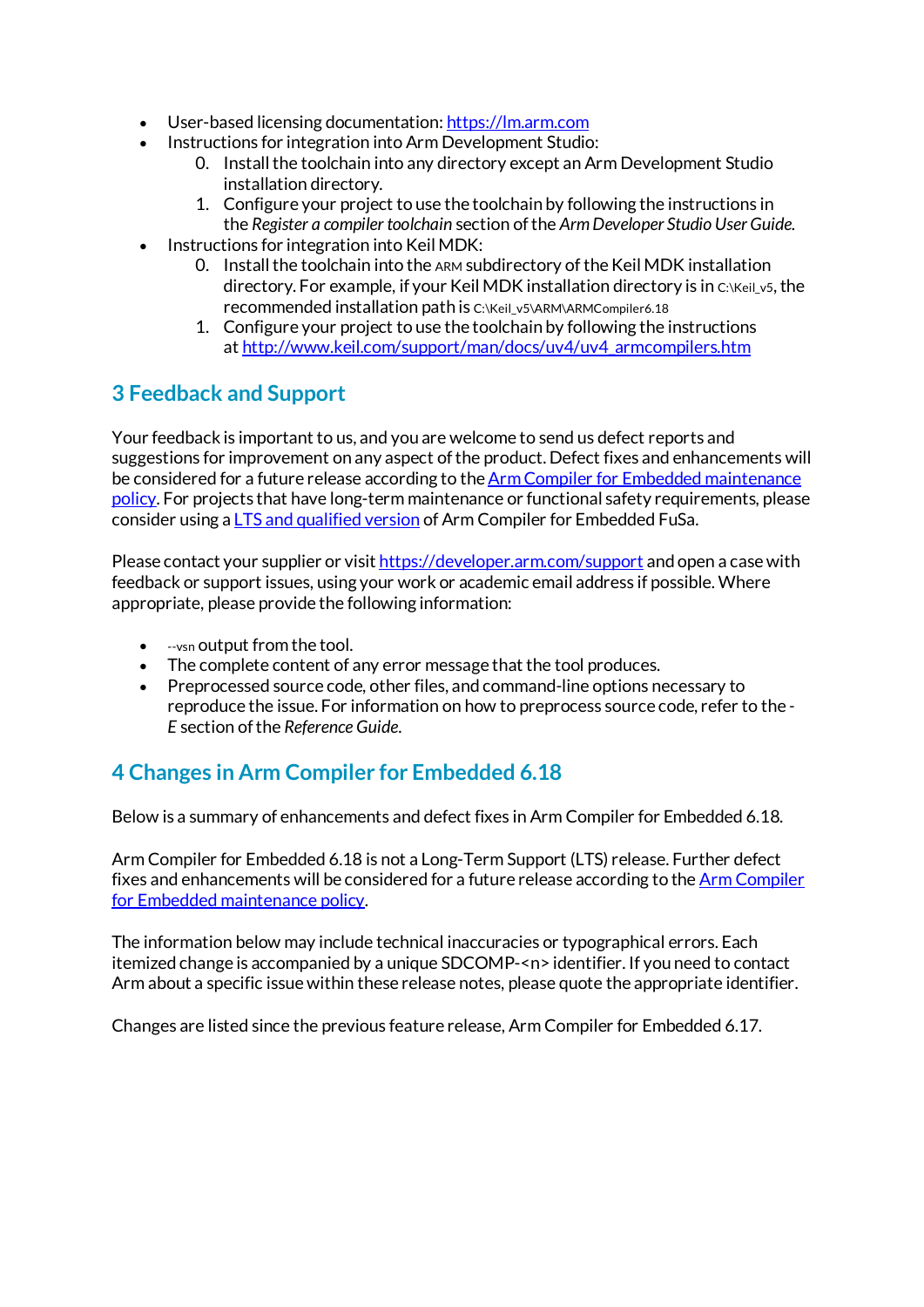## **General changes in Arm Compiler for Embedded 6.18**

• [SDCOMP-60274] Support has been added for the Armv9.3-A architecture. To target Armv9.3-A, select from the following armclang options:

| <b>State</b> | <b>Options</b>                                 |
|--------------|------------------------------------------------|
| AArch64      | --target=aarch64-arm-none-eabi-march=armv9.3-a |
| AArch32      | --target=arm-arm-none-eabi-march=armv9.3-a     |

• [SDCOMP-60273] Support has been added for the Armv8.8-A architecture. To target Armv8.8-A, select from the following armclang options:

| <b>State</b> | <b>Options</b>                                 |
|--------------|------------------------------------------------|
| AArch64      | --target=aarch64-arm-none-eabi-march=armv8.8-a |
| AArch32      | --target=arm-arm-none-eabi-march=armv8.8-a     |

• [SDCOMP-60265] Previously, the tools used the name Star for the STAR-MC1 processor. This has been changed. To target STAR-MC1, select from the following options:

| <b>DSP</b>             | <b>Floating-</b><br>point | armclang                                                           | armasm, armlink and fromelf     |
|------------------------|---------------------------|--------------------------------------------------------------------|---------------------------------|
| Included               | Included                  | --target=arm-arm-none-eabi-mcpu=star-mc1                           | --cpu=Star-MC1                  |
| Included               | Not<br>included           | --target=arm-arm-none-eabi-mcpu=star-mc1 -<br>mfloat-abi=soft      | --cpu=Star-MC1.no fp            |
| <b>Not</b><br>included | Included                  | --target=arm-arm-none-eabi-mcpu=star-<br>$mc1+nodsp$               | --cpu=Star-MC1.no dsp           |
| <b>Not</b><br>included | Not<br>included           | --target=arm-arm-none-eabi-mcpu=star-<br>mc1+nodsp-mfloat-abi=soft | --cpu=Star-<br>MC1.no dsp.no fp |

- [SDCOMP-60138] Previously, the compiler did not ignore \_attribute\_((packed)) for C++ non-POD types. This behavior has been changed. The compiler now ignores attribute ((packed)) for C++ non-POD types.
- [SDCOMP-60121] Support for the following options has been removed from the Arm Compiler for Embedded installer for Linux host platforms:
	- o --gunzip
	- --pager --tar
- [SDCOMP-60066] Automatic vectorization for the following optional features is now supported:
	- o The Armv8-A Scalable Vector Extension (SVE).
	- o The Armv9-A Scalable Vector Extension version 2 (SVE2).

For more information, refer to the *-fvectorize, -fno-vectorize* section of the *Reference Guide*.

- [SDCOMP-60044] Arm Compiler for Embedded is now supported on AArch64 Ubuntu Desktop Edition 20.04 LTS host operating systems. To use it on such systems, download the AArch64 Linux package.
- [SDCOMP-59863] Support has been added for the A-profile Hinted Conditional Branches Extension. To target a specific feature set configuration of the extension, select from the following options: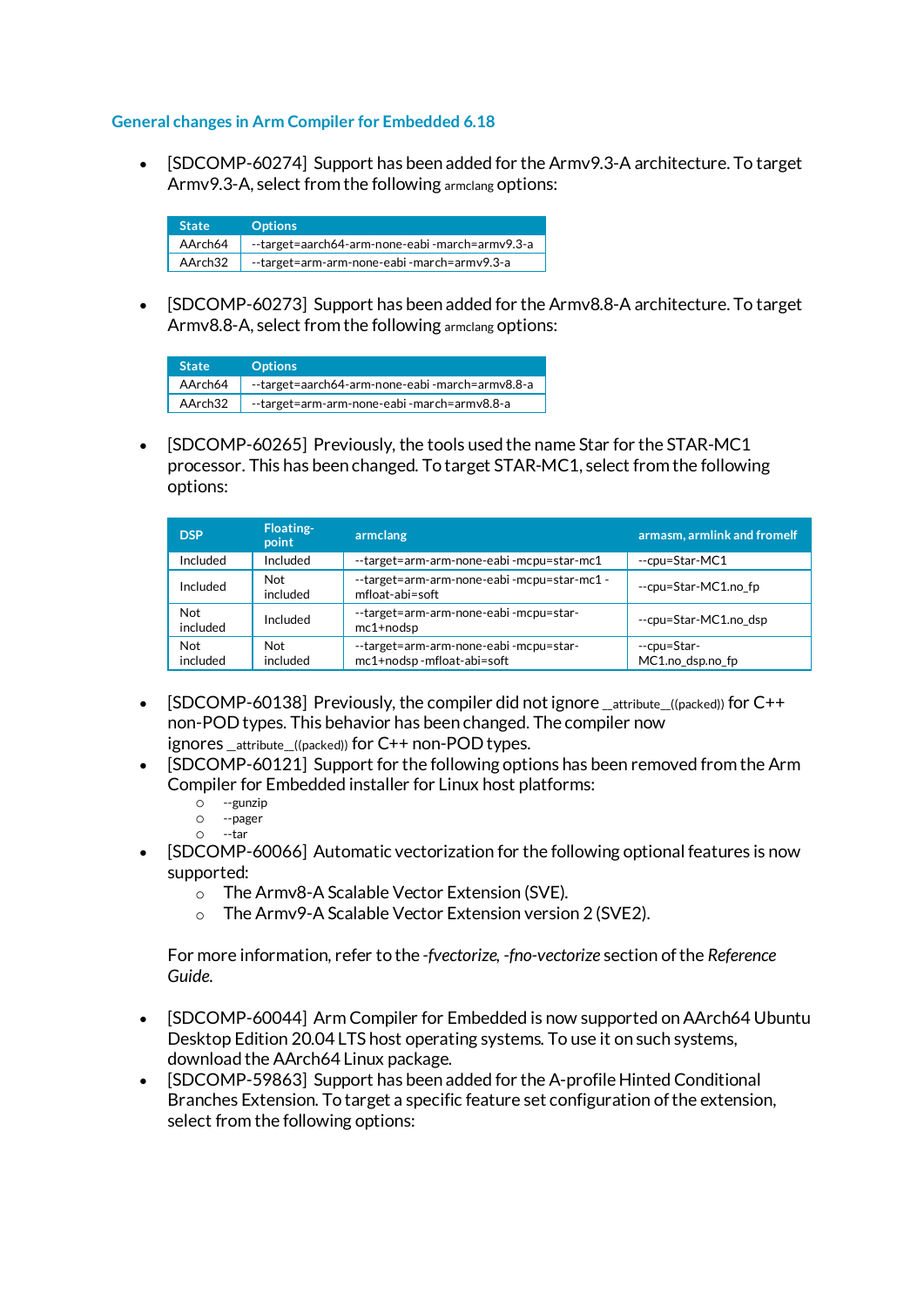| <b>Base Architecture</b> | <b>Default</b>            |
|--------------------------|---------------------------|
| $Armv9.3-A$              | <b>Extension enabled</b>  |
| $Armv9.2-A$              | <b>Extension disabled</b> |
| $Armv8.8-A$              | <b>Extension enabled</b>  |
| $Armv8.7-A$              | <b>Extension disabled</b> |

- $\circ$  To enable the extension when it is disabled by default, compile with the +hbc march or -mcpu feature.
- $\circ$  To disable the extension when it is enabled by default, compile with the +nohbc march or -mcpu feature.

For more information, refer to the *-march* and *-mcpu* sections of the *Reference Guide*.

- [SDCOMP-59736] Support has been removed from the Arm C++ libraries for the *Pointer safety [util.dynamic.safety]* feature of C++11 and later source language modes. The std::pointer\_safety type and the following pointer safety functions are no longer supported:
	- o std::declare\_no\_pointers()<br>o std::declare reachable()
	- $\circ$  std::declare\_reachable()<br> $\circ$  std::get pointer safety()
	- std::get\_pointer\_safety()
	- std::undeclare\_no\_pointers()
	- std::undeclare\_reachable()
- [SDCOMP-59400] Support has been added for the A-profile Memory Operations Extension. To target a specific feature set configuration of the extension, select from the following options:

| <b>Base Architecture</b> | <b>Default</b>            |
|--------------------------|---------------------------|
| $Armv9.3-A$              | Extension enabled         |
| $Armv9.2-A$              | Extension disabled        |
| $Armv8.8-A$              | Extension enabled         |
| $Armv8.7-A$              | <b>Extension disabled</b> |

- $\circ$  To enable the extension when it is disabled by default, compile with the +mops march or -mcpu feature.
- To disable the extension when it is enabled by default, compile with the  $+$ nomops march or -mcpu feature.

For more information, refer to the *-march* and *-mcpu* sections of the *Reference Guide*.

- [SDCOMP-59207] The following linker warning has been downgraded to a remark: o L6413W: Disabling merging for <object>(<section>), Section contains misaligned string(s)
- [SDCOMP-58875] The following linker warning has been downgraded to a remark:
	- o L6440W: Disabling merging for <object>(<string\_section>), unsupported relocation R\_ARM\_REL32 from <o bject>(<other\_section>) to STT\_SECTION type symbol
- $[SDCOMP-58814]$  Support has been added for the +pmuv3 and +nopmuv3 features for the -march and -mcpu options. These features enable or disable support for the optional Armv8.4-A additions to the AArch64 Performance Monitors Extension. To configure support for these additions, select from the following options:

| Target                                  | <b>Default</b> | $+$ pmu $v3$ | $+$ nopmuv $3$ |
|-----------------------------------------|----------------|--------------|----------------|
| Armv8-A, Armv9-A, Armv8-R architectures | Disabled       | Enabled      | Disabled       |
| Army8-A, Army9-A, Army8-R processors    | Enabled        | Enabled      | Disabled       |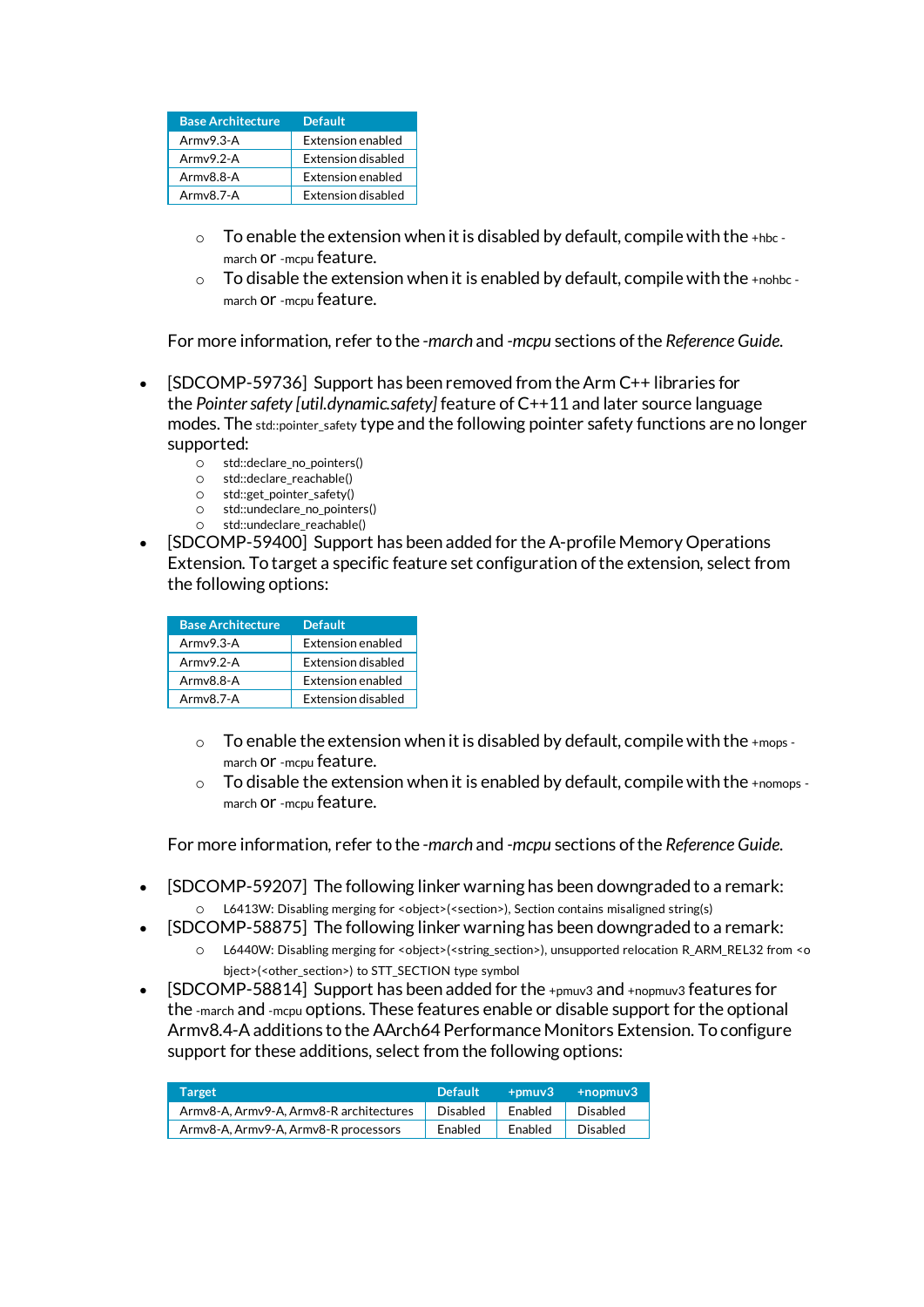- The features only control code generation for calls to \_\_builtin\_readcyclecounter() for C/C++ source code.
- Note that the default behavior has been changed since Arm Compiler for Embedded 6.17 for certain architectures and processors.
- For more information, refer to the *-march* and *-mcpu* sections of the *Reference Guide*.

## **Enhancements in Arm Compiler for Embedded 6.18**

#### *armclang*

• [SDCOMP-59790] Support has been added for the Cortex-X1C processor. To target Cortex-X1C, select from the following armclang options:

| <b>State</b> | Cryptographic<br><b>Extension</b> | <b>Options</b>                                                           |
|--------------|-----------------------------------|--------------------------------------------------------------------------|
| AArch64      | Included                          | --target=aarch64-arm-none-eabi-mcpu=cortex-x1c                           |
| AArch64      | Not included                      | --target=aarch64-arm-none-eabi-mcpu=cortex-x1c+nocrypto                  |
| AArch32      | Included                          | --target=arm-arm-none-eabi-mcpu=cortex-x1c-mfpu=crypto-neon-fp-<br>armv8 |
| AArch32      | Not included                      | --target=arm-arm-none-eabi-mcpu=cortex-x1c-mfpu=neon-fp-armv8            |

• [SDCOMP-59314] Support has been added for the -ftrivial-auto-var-init option to control the initialization of trivial automatic variables.

For more information, refer to the *-ftrivial-auto-var-init* section of the *Reference Guide*.

- [SDCOMP-57657] Previously, when compiling in a  $C++14$  or later source language mode, the -fno-sized-deallocation option was selected by default. This behavior has been changed. In these circumstances, -fsized-deallocation is now selected by default.
- [SDCOMP-57610] Support has been added for the -faggressive-jump-threading and -fnoaggressive-jump-threading options to enable or disable the Aggressive Jump Threading (AJT) optimization.

For more information, refer to the *-faggressive-jump-threading, -fno-aggressive-jumpthreading* section of the *Reference Guide*.

• [SDCOMP-57588] Issue G.a of the *Arm Architecture Reference Manual Armv8, for Armv8-A architecture profile* revoked the partial deprecation of IT blocks. The compiler and integrated assembler have been updated to match this change.

Previously, when assembling for an Armv8-A or Armv9-A target, and T32 state, the inline assembler and integrated assembler reported one of the following warnings for an IT block that contains a deprecated instruction:

- o applying IT instruction to more than one subsequent instruction is deprecated
- o deprecated instruction in IT block

This behavior has been changed. The inline assembler and integrated assembler do not report warnings for an  $\Pi$  block that contains a formerly-deprecated instruction.

Additionally, the compiler can now generate code that contains an  $I<sub>T</sub>$  block with a formerly-deprecated instruction. Support has been added for the -mrestrict-it and -mnorestrict-it options to control this behavior.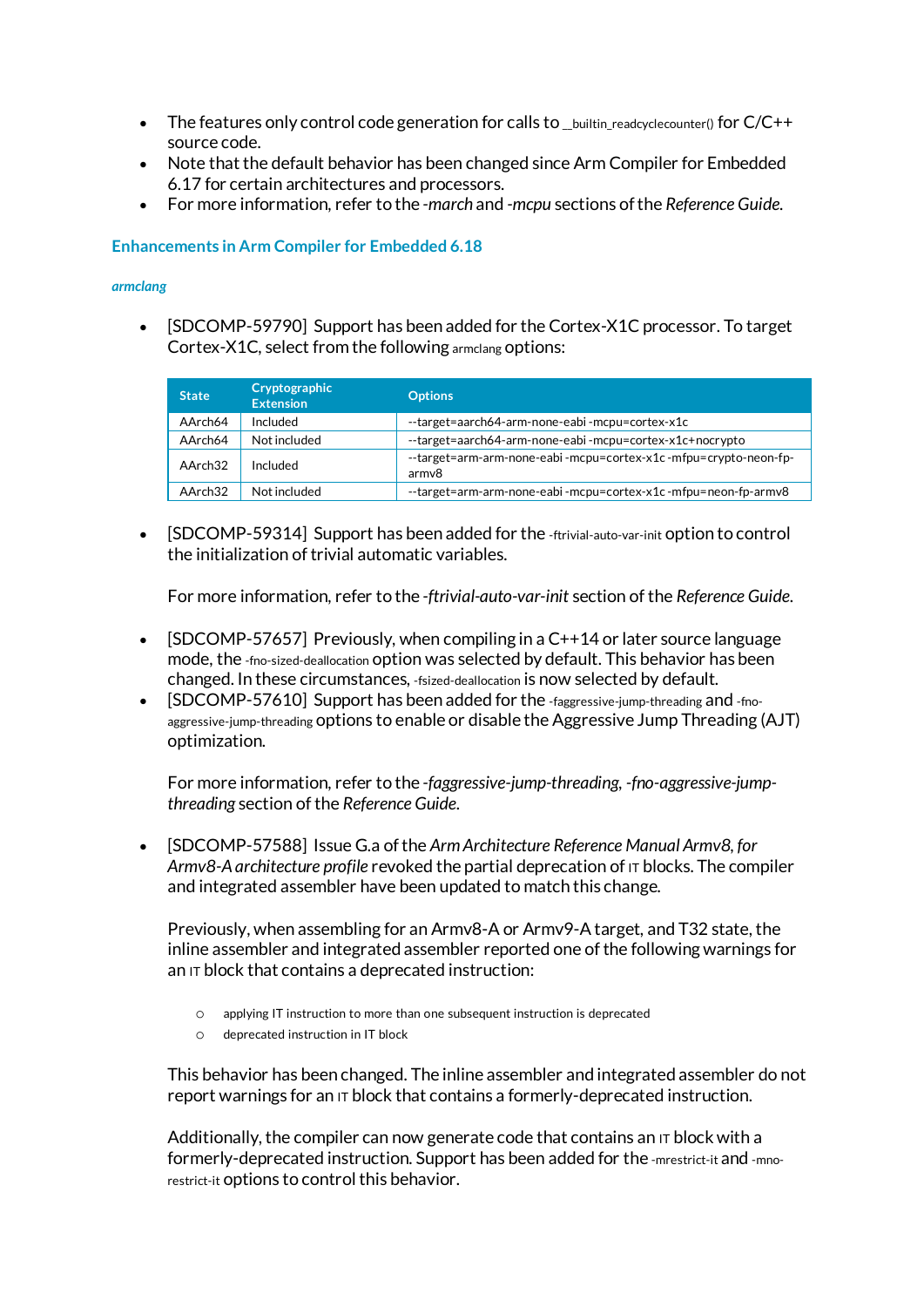For more information, refer to the *-mrestrict-it, -mno-restrict-it* section of the *Reference Guide*.

#### *armlink*

• [SDCOMP-57665] Support has been added for the --require\_bti and --info=bti options.

Previously, when linking without --library security=pacbti-m, and if at least one but not all input objects have been built with M-profile PACBTI Extension branch protection features, the linker reported the following error:

o Cannot link object <non\_BTI\_object> as its attributes are incompatible with the image attributes. ... BTI co mpatible clashes with BTI incompatible.

## This behavior has been changed to the following:

| --require bti | Linker behavior                                                                                                                                                                                                                               |
|---------------|-----------------------------------------------------------------------------------------------------------------------------------------------------------------------------------------------------------------------------------------------|
| Included      | Reports the following error:<br>L6111E: Composition of BTI and non-BTI objects detected. Use --info=bti<br>$\circ$<br>to print out the list of objects with their corresponding BTI mark                                                      |
| Not included  | Reports the following warning:<br>L6110W: Composition of BTI and non-BTI objects detected. The PACBTI-M<br>$\circ$<br>library variant has been selected. Use --info=bti to print out the list<br>of objects with their corresponding BTI mark |

For more information, refer to the following sections of the *Reference Guide*:

- o *--info=topic[,topic,...] (armlink)*
- o *--library\_security=protection*
- o *--require\_bti*

#### *Libraries and system headers*

• [SDCOMP-58721] The \_ARM\_TPL\_condvar\_monotonic\_timedwait() function has been added to the [ALPHA] Arm C++ library Thread-Porting Layer (TPL).

For more information, refer to the *Condition variables [ALPHA]* section of the *Arm C and C++ Libraries and Floating-Point Support User Guide*.

## **Defect fixes in Arm Compiler for Embedded 6.18**

#### *armclang*

- [SDCOMP-60177] When compiling with -march=armv8-r and for AArch64 state, the compiler and integrated assembler incorrectly enabled the following features by default:
	- o Armv8.4-A additions to the AArch64 Performance Monitors Extension.
	- o Half-precision floating-point extensions.
	- o Speculation Barrier instruction.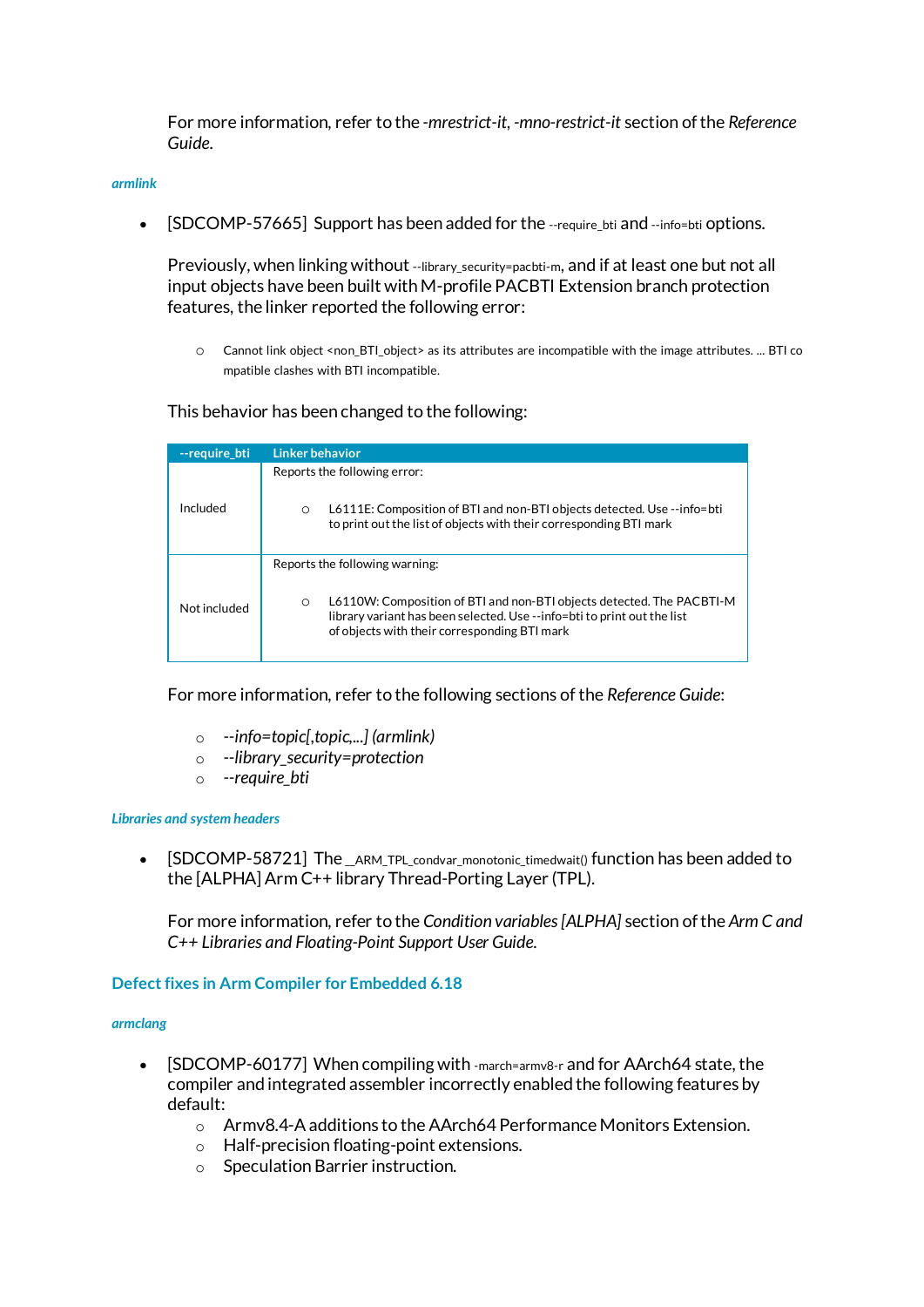- o Speculation restriction instructions.
- o Speculative Store Bypass Safe.

This has been fixed.

- [SDCOMP-60103] When assembling for an Armv8-R target and AArch64 state, the inline assembler and integrated assembler incorrectly failed to report an error for an MRS or MSR instruction that specifies one of the following as the system register to be accessed:
	- O PRBARO\_EL1<br>O PRBARO\_EL2
	- o PRBAR0\_EL2
	- o PRLAR0\_EL1 o PRLAR0\_EL2

Instead, the inline assembler and integrated assembler incorrectly treated these registers as aliases to the following registers respectively:

- o PRBAR\_EL1
- o PRBAR\_EL2
- o PRLAR\_EL1 o PRLAR\_EL2

This has been fixed. The inline assembler and integrated assembler now report one of the following errors:

- o expected readable system register
- expected writable system register or pstate
- [SDCOMP-59879] The version predefined macro incorrectly contained extra characters after the underlying Clang version. This has been fixed.
- [SDCOMP-59809] The compiler incorrectly searched for certain unnecessary files within the directories specified by the PATH environment variable. Subsequently, this could result in slow compilation. This has been fixed.
- [SDCOMP-59788] When compiling for an Armv7-M or Armv8-M target and at any optimization level except-O0, the compiler could incorrectly generate one of the following instructions when accessing an element of a **char** or **short** array:
	- O LDRBT<br>O LDRHT
	- o LDRHT<br>o LDRSB1
	- O LDRSBT<br>O LDRSHT
	- o LDRSHT o STRBT
	- o STRHT

# This has been fixed.

- [SDCOMP-59656] When compiling for AArch64 state at -00, the compiler could generate incorrect code for an integer literal that can be represented by fewer than 64 bits and is cast to a pointer type. This has been fixed.
- [SDCOMP-59654] When compiling for an Armv8.1-M target with a -mbranchprotection=*protection* option that enables Pointer Authentication Code (PAC) branch protection features, the compiler could generate incorrect code. This has been fixed.
- [SDCOMP-59605] When compiling with -mno-unaligned-access, the compiler could incorrectly fail to report a warning for a C++ class or class data member that is annotated with \_\_attribute\_\_((packed)) or #pragma pack. This has been fixed. The compiler now reports the following warning: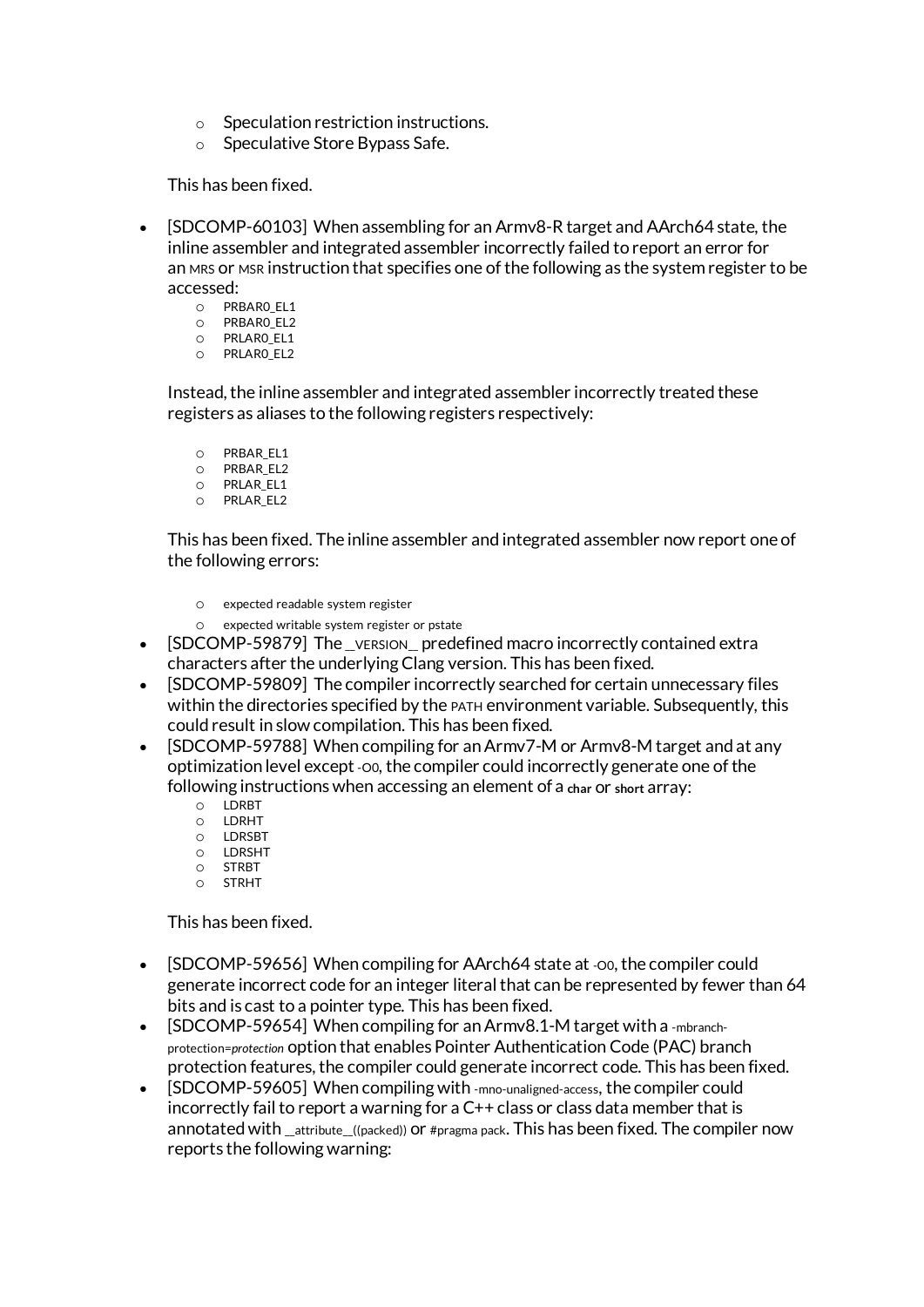- o field <member> within '<class A>' is less aligned than '<class B>' and is usually due to '<class A>' being packed, which can lead to unaligned accesses
- [SDCOMP-59059] When compiling with -frwpi, and with -g or -gdwarf-*version*, the compiler could generate incorrect debug information for a global variable that is not **const**. This has been fixed.
- [SDCOMP-58523] The compiler, inline assembler, and integrated assembler incorrectly enabled cryptographic instructions by default for an Armv8-R AArch64 target. This has been fixed.
- [SDCOMP-57884] When compiling in a C++ source language mode with  $C++$ exceptions enabled, the compiler generated code that incorrectly raises a std::bad\_array\_new\_length exception for a **new** nothrow expression that specifies a negative array length, or specifies more initializers than the array length. This has been fixed.
- [SDCOMP-52680] When assembling for an Armv8-R AArch64 target, the inline assembler and integrated assembler incorrectly failed to report an error for an MRS or MSR instruction that specifies VSTTBR\_EL2 or VTTBR\_EL2 as the system register to be accessed. This has been fixed. The inline assembler and integrated assembler now report one of the following errors:
	- o expected readable system register
	- o expected writable system register or pstate

## *armlink*

- [SDCOMP-59391] When linking for AArch64 state, and an input object contains a branch to a section symbol, the linker could incorrectly report the following error:
	- o L6286E: Relocation #RELA:<relocation\_number> in <object>(<section>) with respect to [Anonymous Symb ol]. Value(<value>) out of range(<range>) for (R\_AARCH64\_CALL26)

# This has been fixed.

• [SDCOMP-57994] The linker could incorrectly select a different implementation of the cbrtf() or strcmp() Arm C library functions for two identical linker invocations. This has been fixed.

## *fromelf*

• [SDCOMP-59890] When processing an ELF format input file that contains DWARF 4 debug information and a DWARF line table structure with a version lower than 4, the fromelf utility could incorrectly fail to generate debug line information. This has been fixed.

## *Libraries and system headers*

- [SDCOMP-60224] The Arm C library variant of the cbrtf() function for an Armv8.1-M target with the PACBTI Extension could result in unexpected run-time behavior. This has been fixed.
- [SDCOMP-60157] The Arm C library implementation of the POSIX mbsnrtowcs() function could incorrectly update the source pointer when the destination pointer is a null pointer. This has been fixed.
- [SDCOMP-59569] The [ALPHA] Arm C++ library Thread-Porting Layer (TPL) implementations of the std::mutex::try\_lock() and std::recursive\_mutex::try\_lock() functions returned an incorrect result. This has been fixed.